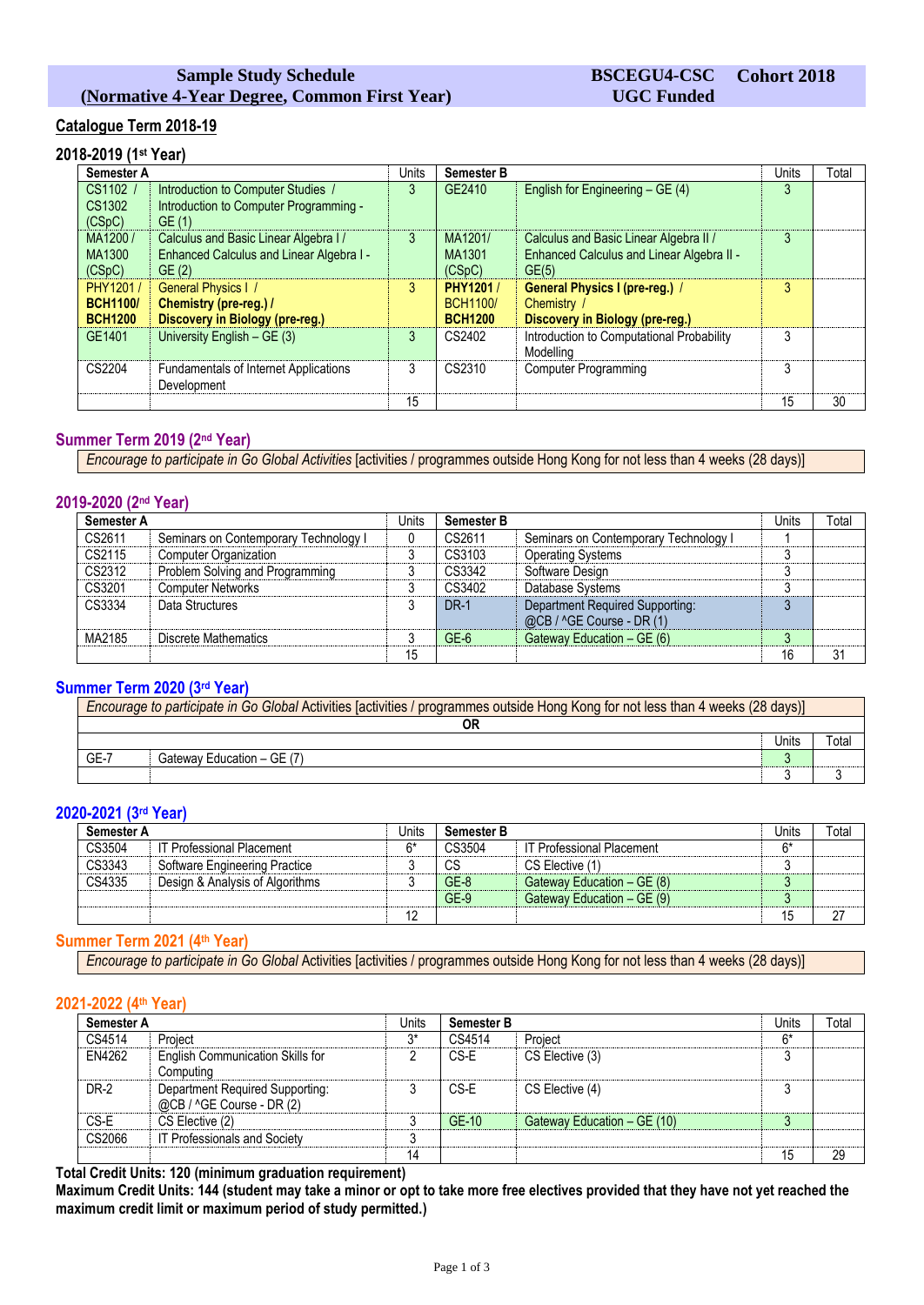#### **Electives:** (minimum 12 credit units from the following electives)

Students may choose any of the streams by taking **3** courses of the selected stream and any **1** elective course from the list. For those who do not want to focus on a selected stream, they can take any **4** elective courses from the list.

| Artificial Intelligence Stream - Stream Core:                     |                                                   | <b>Other Electives:</b> |                                                 |  |
|-------------------------------------------------------------------|---------------------------------------------------|-------------------------|-------------------------------------------------|--|
|                                                                   | (effective from Sem A 2019-20)                    | CS3185                  | <b>Computer Architecture</b>                    |  |
| CS4486                                                            | Artificial Intelligence                           | CS3283                  | <b>Distributed Systems</b>                      |  |
| CS4487#                                                           | Machine Learning                                  | CS3382                  | Web Usability Design and Engineering            |  |
|                                                                   | Choose one out of the following two courses:      | CS3391                  | <b>Advanced Programming</b>                     |  |
| CS4186%                                                           | Computer Vision & Image Processing                | CS4280                  | Advanced Internet Applications Development      |  |
| CS4386                                                            | Al Game Programming                               | CS4284                  | Mobile Computing                                |  |
|                                                                   |                                                   | CS4285                  | High Speed Multimedia Networks                  |  |
|                                                                   | Data Science Stream - Stream Core:                | CS4288                  | Cryptographic Algorithms and Protocols          |  |
| CS3481                                                            | <b>Fundamentals of Data Science</b>               | CS4289                  | Pervasive Computing                             |  |
| CS4480                                                            | Data-Intensive Computing                          | CS4295                  | <b>Mobile Application Programming</b>           |  |
| CS4487#                                                           | Machine Learning                                  | CS4296                  | <b>Cloud Computing</b>                          |  |
|                                                                   |                                                   | CS4297                  | Cloud Robotics and Automation                   |  |
|                                                                   | <b>Information Security Stream - Stream Core:</b> | CS4298                  | iOS Application Development                     |  |
| CS4286                                                            | Internet Security and E-Commerce Protocols        | CS4367                  | <b>Computer Games Design</b>                    |  |
| CS4293                                                            | Topics on Cybersecurity                           | CS4381                  | <b>Advanced Software Design</b>                 |  |
| CS4394                                                            | Information Security and Management               | CS4385                  | Topics in Software Engineering                  |  |
|                                                                   |                                                   | CS4482                  | <b>Advanced Database Systems</b>                |  |
|                                                                   | <b>Multimedia Computing Stream - Stream Core:</b> | CS4485                  | <b>Information Retrieval</b>                    |  |
| CS3483                                                            | Multimodal Interface Design                       | CS4552                  | <b>Guided Study</b>                             |  |
| CS4182                                                            | <b>Computer Graphics</b>                          | EE4940                  | <b>Digital Information Communications</b>       |  |
|                                                                   | Choose one out of the following four courses:     | <b>IS4501</b>           | Information Systems Audit                       |  |
| CS4185                                                            | Multimedia Technologies and Applications          | MA2172                  | Applied Statistics for Sciences and Engineering |  |
| CS4186%                                                           | Computer Vision & Image Processing                |                         |                                                 |  |
| CS4187                                                            | Computer Vision for Interactivity                 |                         |                                                 |  |
| CS4188                                                            | <b>Virtual Reality</b>                            |                         |                                                 |  |
|                                                                   |                                                   |                         |                                                 |  |
| <b>Software Engineering and Project Management - Stream Core:</b> |                                                   |                         |                                                 |  |
| Choose three out of the following four courses:                   |                                                   |                         |                                                 |  |
| CS3346                                                            | Software Testing and Maintenance                  |                         |                                                 |  |
| CS3356                                                            | <b>Managing Software Projects</b>                 |                         |                                                 |  |
| CS4348                                                            | <b>Software Quality Management</b>                |                         |                                                 |  |
| CS4389                                                            | <b>Decentralized Applications Development</b>     |                         |                                                 |  |

#, % - same courses

## **Remarks:**

| $\mathbf{1}$ .   | $\ast$                                                          | Partial credit units for year-long courses, granted only if completing the whole course.                                                                                                                                                                                                                                                                                                                                                                   |
|------------------|-----------------------------------------------------------------|------------------------------------------------------------------------------------------------------------------------------------------------------------------------------------------------------------------------------------------------------------------------------------------------------------------------------------------------------------------------------------------------------------------------------------------------------------|
| $\overline{2}$ . | PHY1201/BCH1100/<br>BCH1200 (choose two<br>from science areas)  | Students of the College of Engineering need to earn 6 credit units in fulfillment of the College<br>Requirements.                                                                                                                                                                                                                                                                                                                                          |
| 3.               | <b>GE</b>                                                       | = Gateway Education Requirements: Total 30 credit units including 6 credit units in English<br>(GE1401 & GE2410), 3 credit units in Chinese Civilization (GE1501), 12 credit units in<br>distributional requirements with a minimum of 3 credit units from each of the three areas: 'Arts<br>and Humanities', 'Study of Societies, Social and Business Organisations' and 'Science and<br>Technology', 9 credit units in College Specified Courses (CSpC). |
| $\overline{4}$ . | <b>Department Required</b><br><b>Supporting Courses</b><br>(DR) | 6 credit units in Department Required Supporting Courses, including 3 credit units from a pool of<br>department required supporting GE courses and 3 credit units from a pool of department<br>required supporting CB courses.                                                                                                                                                                                                                             |
| 5.               | <b>Go Global Activities</b>                                     | Activities / programmes which enable students to broaden their cultural horizons through a<br>comprehensive and unique learning experience, either credit bearing or noncredit bearing,<br>outside Hong Kong for not less than 4 weeks (28 days), e.g. Exchange, Internship, Cultural and<br>Language Immersion Scheme, Service Learning and Study Abroad programme.                                                                                       |

## **^Department Required Supporting GE courses (choose any one from the following list)**

GE2313 Global IT Case Studies

GE2315 Security and Privacy in the Information Age

GE2323 Mobile Social Networks: Practices, Challenges, and Beyond

GE2324 The Art and Science of Data